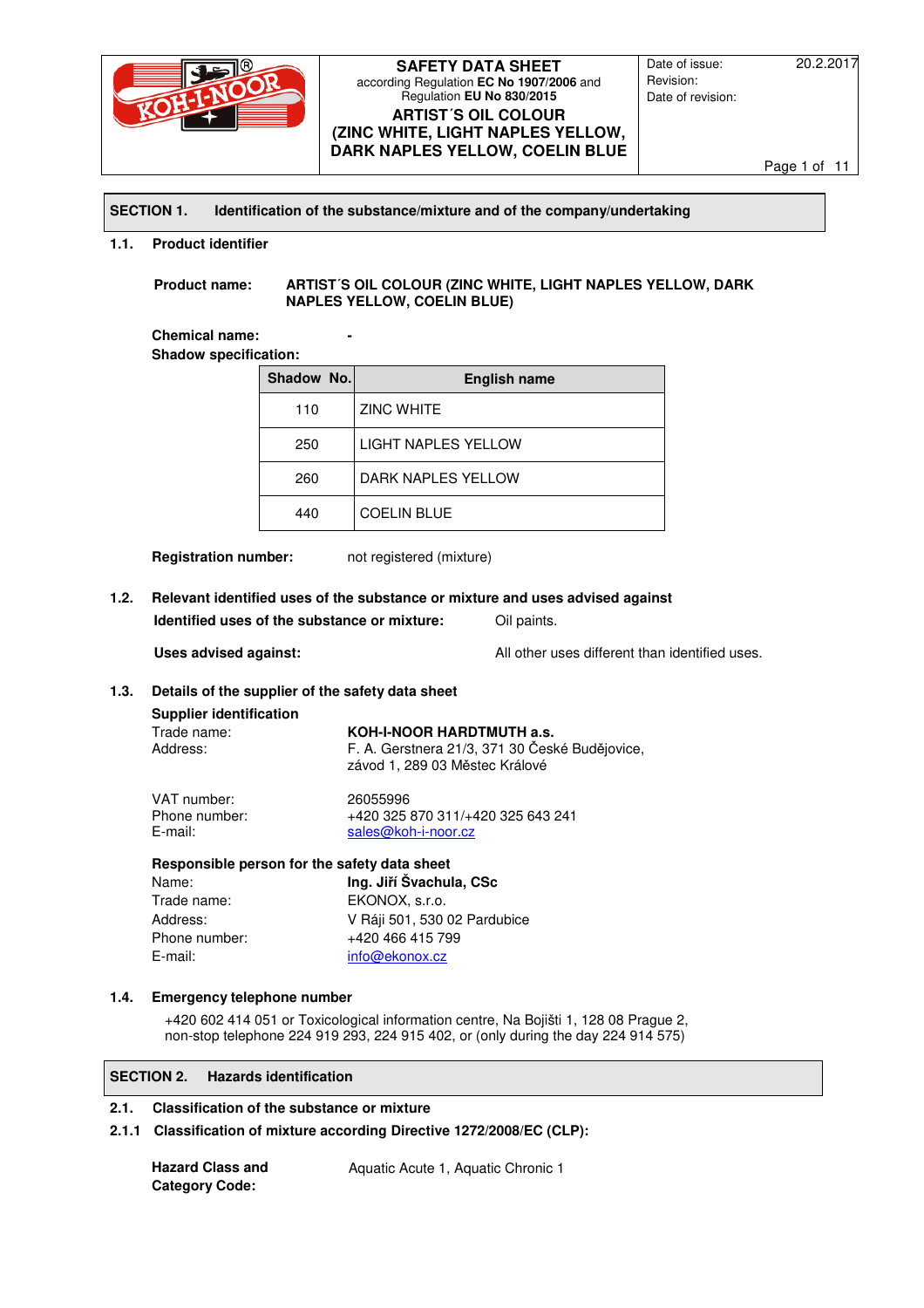

Date of issue: 20.2.2017 Revision: Date of revision:

Page 2 of 11

**H-statements: H400-H410** For the wording of the listed H-statements, refer to section 16.

# **2.1.2 Other information**

**The most important adverse physicochemical effects**: Not known. **The most important adverse for human health: Inhalation:** Not known. **Ingestion:** Not known. **Contact with skin:** Not known. **Contact with eyes:** Not known. **The most important adverse for the environment:** Very toxic to aquatic life. Very toxic to aquatic life with long lasting effects.

# **2.2. Label elements**

**Labelling of mixture with classification according Directive 1272/2008/EC (CLP): Hazard pictogram(s):** 



**Signal word:** Warning **H-statements:** H400-H410 **P-statements:** P273-P391-P501 For the wording of the listed P-statements, refer to section 16.

**Additional information on the packaging/label:**  Contains: Zinc oxide, turpentine oil

**2.3. Other hazard** 

Not known

# **SECTION 3. Composition/information on ingredients**

**3.1. Mixture**

### **Product name: ARTIST´S OIL COLOUR (ZINC WHITE, LIGHT NAPLES YELLOW, DARK NAPLES YELLOW, COELIN BLUE)**

**Description of mixture:** Mixture of zinc oxide, natural oils and additives.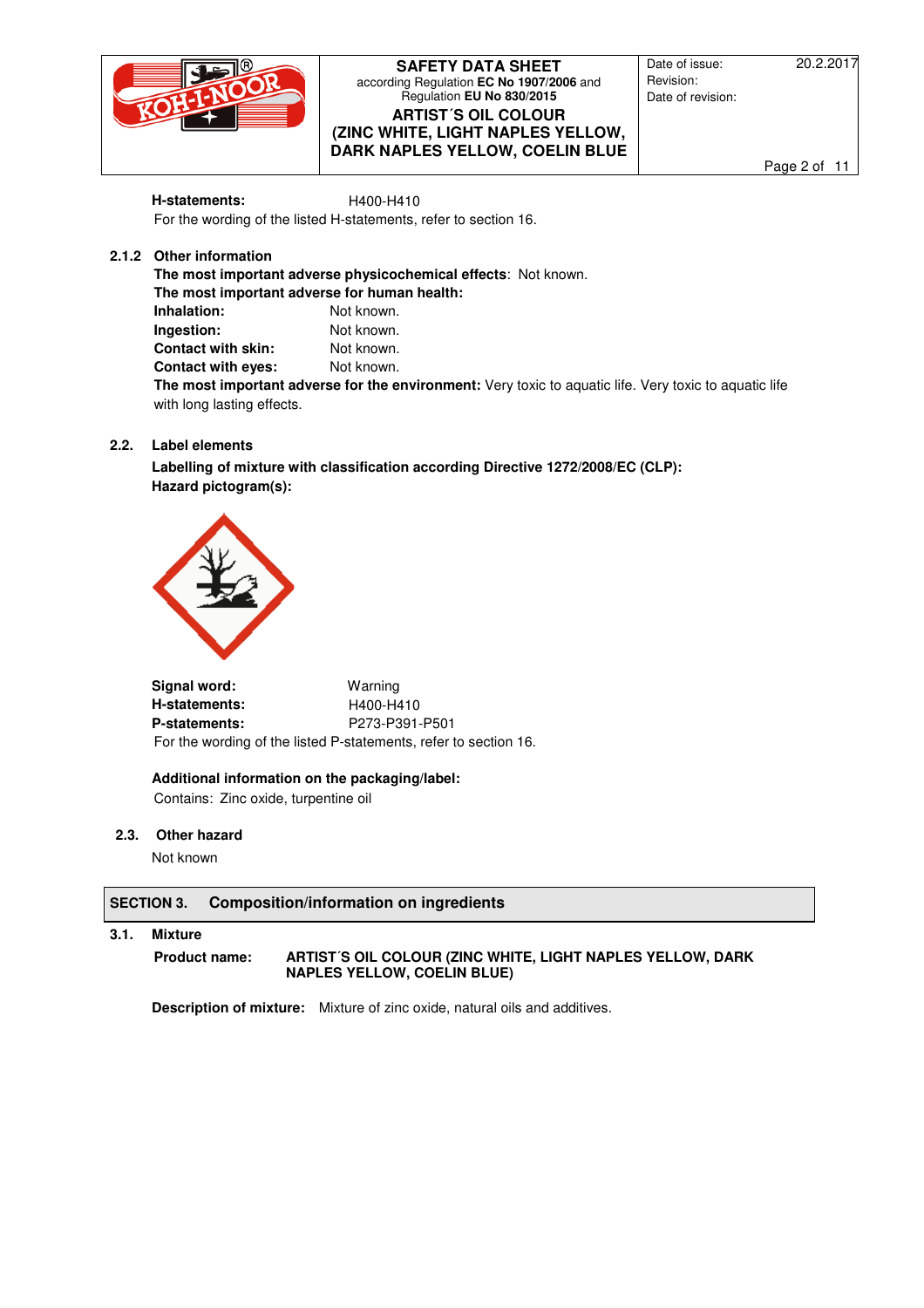

Date of issue: 20.2.2017 Revision: Date of revision:

Page 3 of 11

#### **Other identification data of substances:**

| 1) Index No<br>2) CAS No<br><b>3) EC No</b><br>4) Registration No                      | <b>Chemical name</b> | <b>Concentration</b><br>[% by weight] | <b>Classification EC No</b><br>1272/2008                                                                                                                                                                                 |
|----------------------------------------------------------------------------------------|----------------------|---------------------------------------|--------------------------------------------------------------------------------------------------------------------------------------------------------------------------------------------------------------------------|
| 1) 030-013-00-7<br>2) 1314-13-2<br>3) 215-222-5<br>4) not yet assigned                 | Zinc oxide           | 74 - 78                               | Aquatic Acute 1 (H400),<br>Aquatic Chronic 1 (H410)                                                                                                                                                                      |
| 1) 650-002-00-6<br>2) 8006-64-2<br>3) 232-350-7<br>4) 01-2119502456-45-<br><b>XXXX</b> | Turpentine oil       | < 0.4                                 | Flam. Liq. 3 (H226),<br>Acute Tox. 4 (H332),<br>Acute Tox. 4 (H312),<br>Acute Tox. 4 (H302),<br>Asp. Tox. 1 (H304),<br>Eye Irrit. 2 (H319),<br>Skin Irrit. 2 (H315),<br>Skin Sens. 1 (H317),<br>Aquatic Chronic 2 (H411) |

For the wording of the listed H-statements, refer to section 16.

# **SECTION 4. First aid measures**

#### **4.1. Description of first aid measures**

#### **General information:**

Symptomatic treatment. In case of health problems or in doubt seek medical treatment.

#### **Inhalation:**

Remove affected person to fresh air and make sure if it is breathing. If symptoms persist, seek medical attention.

#### **Skin contact:**

Take off contaminated clothing. Wash with plenty of water and soap, threat with protective cream. If irritation persists, seek physician.

#### **Contact with eyes:**

Remove contact lenses, hold the affected eyelids open and flush with water for at least 15 minutes. Seek medical advice.

#### **Ingestion:**

If the victim is conscious, let to drink him plenty of water. Do not induce vomiting! Seek physician immediately.

#### **Personal protective equipment for first aid responders**

According to extent of first aid given is necessary to use suitable protective equipment – isolated breathing apparatus or mask with filter and eventually the safeguarding by other worker. Always use protective gloves and resuscitation mask in the case artificial respiration. Wash carefully hands after first aid. Always change clothes if during first aid giving the contamination of clothes occurs.

### **Other data:**

Other information concerning the delivery of first aid measures, especially in serious cases of health damage, the attending physician can consult the procedure with Toxikologické informační středisko, Praha, Czech Republic, **phone (continually):** +420 224 919 293, 224 915 402, fax 224 914 570.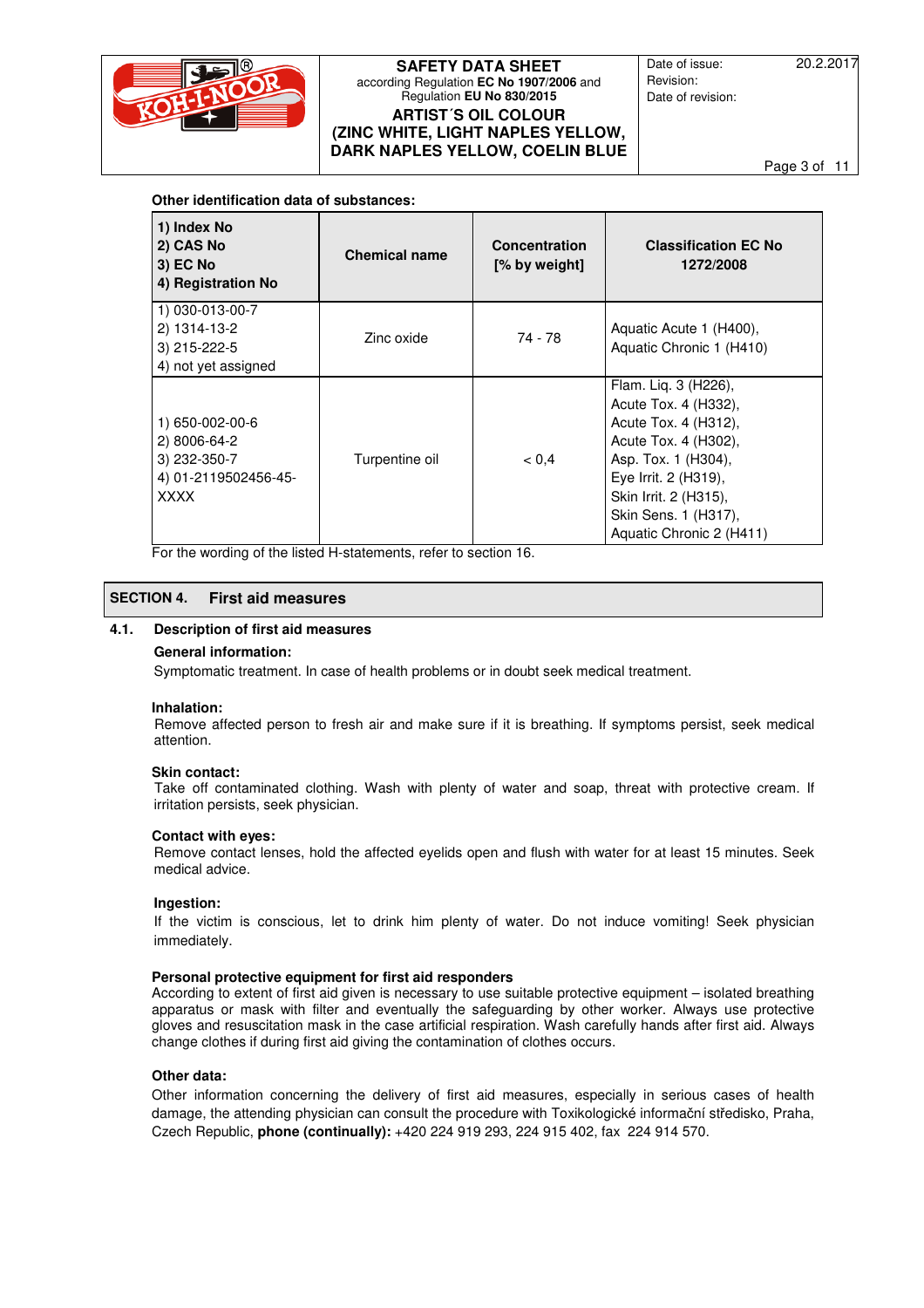

Date of issue: 20.2.2017 Revision: Date of revision:

Page 4 of 11

#### **4.2. Most important symptoms and effects, both acute and delayed**

| Inhalation:               | Not known. |
|---------------------------|------------|
| Ingestion:                | Not known. |
| <b>Contact with skin:</b> | Not known  |
| <b>Contact with eyes:</b> | Not known. |

# **4.3. Indication of any immediate medical attention and special treatment needed**

See section 4.1

### **SECTION 5. Firefighting measures**

### **5.1. Extinguishing media**

**Suitable extinguishing media:**  Alcohol-resistant foam, CO2, dry chemical powder, spraying water mist. **Unsuitable extinguishing media:**  Full water jet, danger of fire spreading.

# **5.2. Special hazards arising from the substance or mixture**

**Hazardous combustion products:** Burning releases carbon oxides and various organic derivatives. Burning may form hazardous compounds of zinc. If the product exposed to temperatures above 370 ° C, a fire could start.

# **5.3. Advice for firefighters**

Fire-resistant clothing and self-contained breathing apparatus. Prevent firefighting water to escape into drains, soil or water.

#### **5.4. Other information**

Not available.

# **SECTION 6. Accidental release measures**

#### **6.1. Personal precautions, protective equipment and emergency procedures**

### **6.1.1 For non-emergency personnel**

#### **Protective measures:**

Wear appropriate protective equipment. Avoid drying the product with the consequent formation of dust. Prevent unauthorized access. Keep away from open flames and other ignition sources. No smoking.

#### **Emergency measures:**

Wear personal protective equipment. Keep away from open flames and other ignition sources. No smoking. Ensure adequate ventilation of working areas. During a fire, evacuate area.

# **6.1.2 For emergency responders**

Use suitable personal protective equipment to avoid contact with product.

# **6.2. Environmental precaution**

Avoid leakage into drains/surface water/ground water. If the product contaminates surface / ground water or drains inform respective authorities.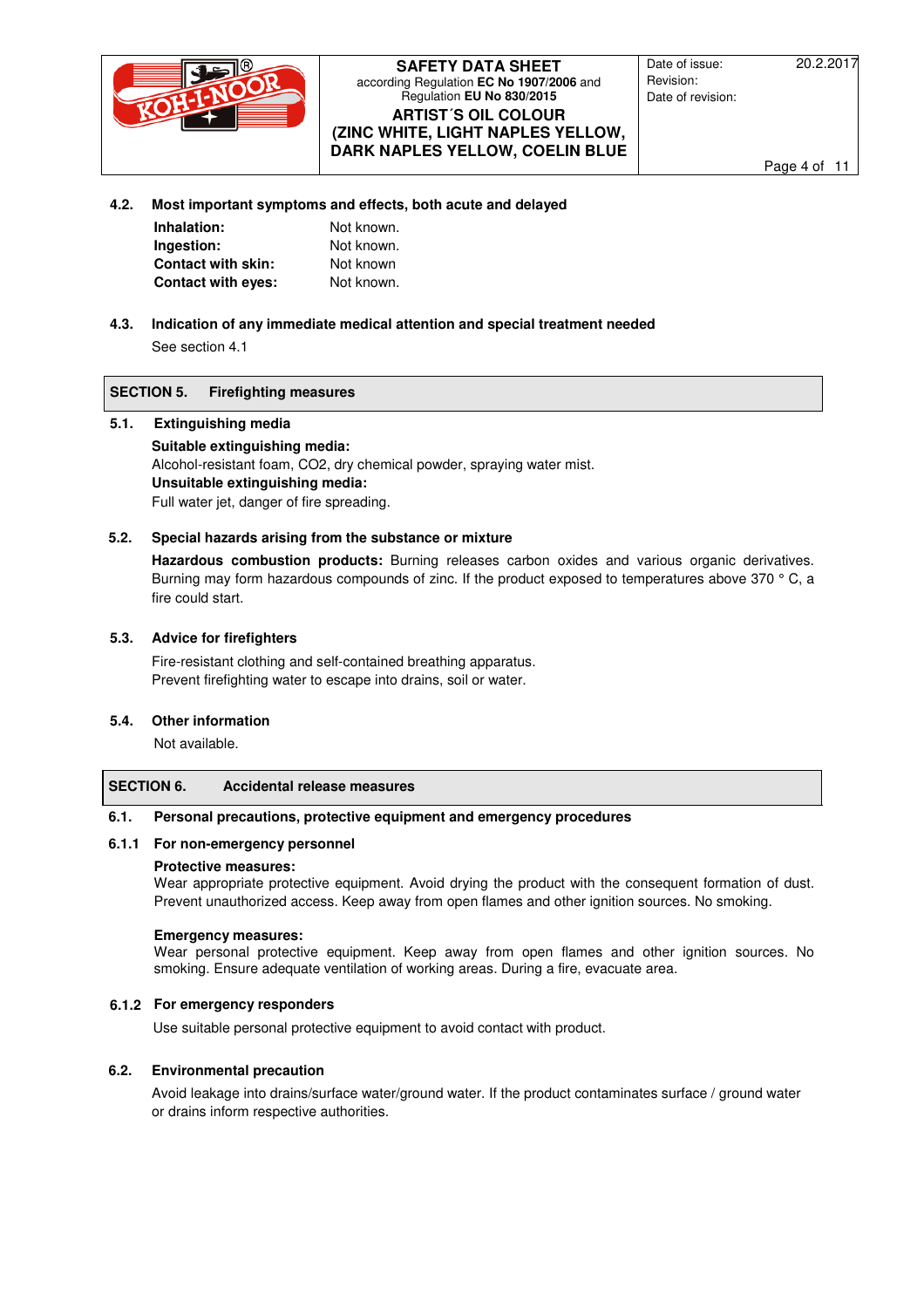

Date of issue: 20.2.2017 Revision: Date of revision:

Page 5 of 11

#### **6.3. Methods and material for containment and cleaning up**

#### **Methods of containment of leakage:**

After using the container, have to be tightly close.

# **Methods for cleaning up:**

Move a paste with a spatula into the appropriate container. Remove with quickly absorbing cloth or other absorption means, which then store in a labelled container and dispose of it as waste. Disposal see. Section 13.

### **Other information:**

Not available.

# **6.4. Reference to other section**

See Section 8 and 13.

# **SECTION 7. Handling and storage**

### **7.1. Precautions for safe handling**

#### **7.1.1 Protective precautions**

#### **Fire precaution:**

When handling the product do not smoke, drink or eat. Wear personal protective equipment to avoid contact with skin and eyes. Avoid formation and inhalation of vapours and dust.

**Precaution for elimination of dust and aerosol formation:** Ensure efficient ventilation or exhausting.

**Environment protection:** Avoid leakage into soil/ water sources/ sewer.

#### **7.1.2 Advice on general occupational hygiene**

Wearing adequate protective equipment, avoid direct eye contact with the substance. Avoid formation and inhalation of vapours and aerosols. Avoid drying the product and subsequent formation and inhalation of dust. When handling the product do not smoke, drink or eat. After work, wash hands and face.

#### **7.2. Conditions for safe storage, including any incompatibilities**

#### **Technical measures and conditions of storage:**

Keep the packaging well labelled, tightly closed, protect them from damage. Store the product in its original packaging or in containers designed for this purpose at room temperature and dry place. Do not expose the product to temperatures below 4° C. Store in a well-ventilated place. Keep away from open flames and other ignition sources.

**Incompatible materials:** Strong acids, bases and oxidation agents.

**Packaging materials:** Container keep well labelled, tightly closed, protect it from damage.

**Storage requirements:** Store in cool, dry place in original closable containers.

#### **7.3. Specific end use(s)**

See section 1.2.

#### **SECTION 8. Exposure controls/personal protection**

#### **8.1. Control parameters**

The mixture contains substances for which the occupational concentration limits are set (Czech Republic NV 361/2007 Coll., as amended) (maximum permissible exposure limit = PEL; maximum permissible concentration = NPK-P).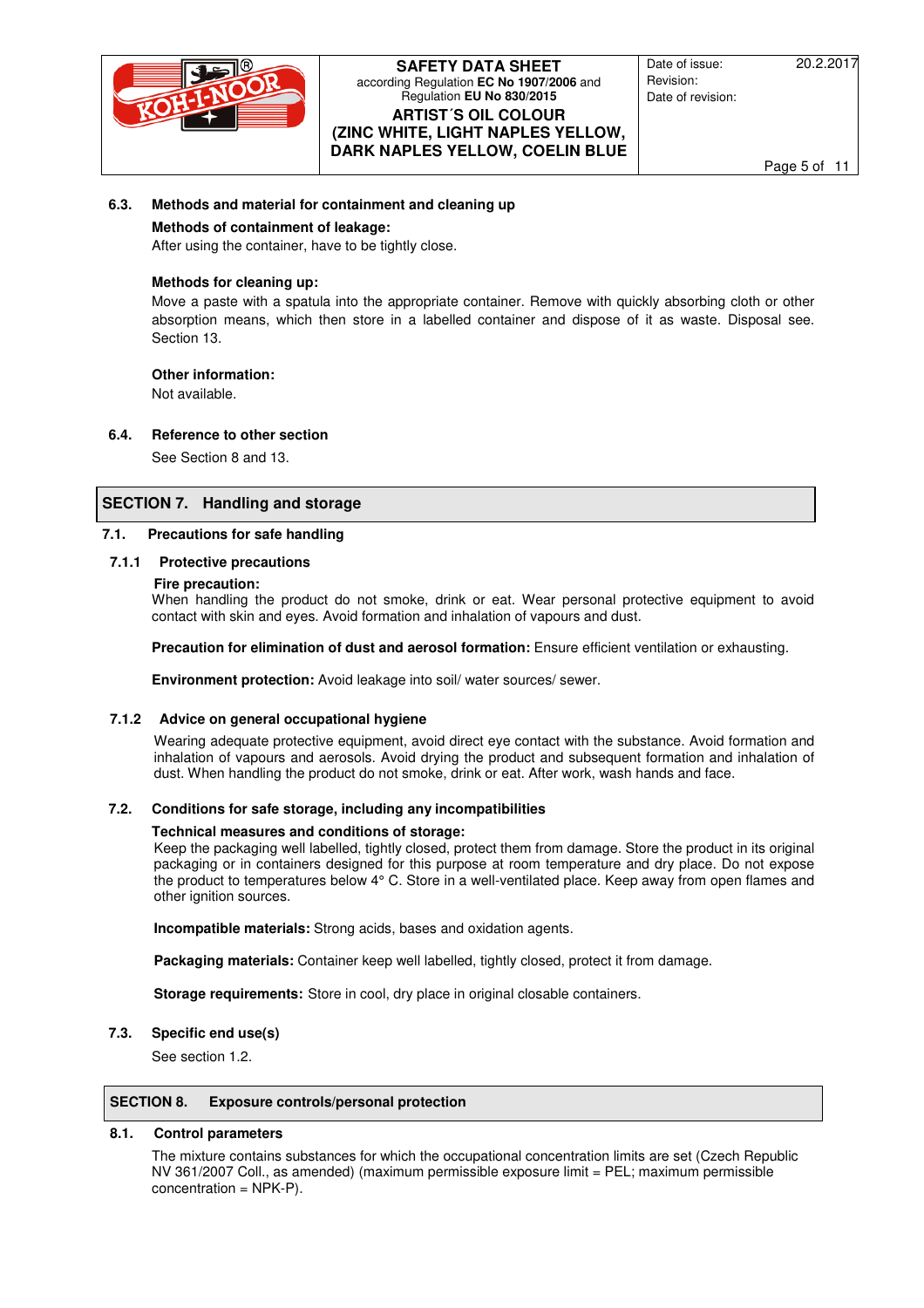

Date of issue: 20.2.2017 Revision: Date of revision:

Page 6 of 11

| <b>Substance</b>   | <b>CAS number</b> | <b>PEL</b> | NPK-P |
|--------------------|-------------------|------------|-------|
|                    |                   | $ma.m-3$   |       |
| Zinc oxide as Zn   | 1314-13-2         |            |       |
| Turpentine-vapours | 8006-64-2         | 300        | 800   |

### **8.2. Exposure control**

### **8.2.1 Appropriate engineering controls**

Do not smoke, drink and eat. Hands always thoroughly wash and treat with a suitable skin cream after manipulation with product. Remove contaminated clothing and wash before reuse. Ensure good ventilation.

# **8.2.2 Personal protective equipment**

In the workplace, keep running water or containers with sufficient drinking water or eye washer.

# **8.2.2.1 Eye/ face protection**

In the processing of the product, use protective glasses.

# **8.2.2.2 Skin protection**

**Hand protection:** Not requested. In the case of long-term direct contact with the product, wear suitable gloves (e.g. PVC).

**Other skin protection:** Protective clothing, working shoes.

#### **8.2.2.3 Respiratory protection**

Insufficient workplace ventilation - use appropriate respiratory protection (respirator or mask with filter).

#### **8.2.2.4 Thermal hazard**

Not known.

# **8.2.3 Environmental exposure controls**

Prevent leakage to surface/ underground water or sewer.

# **SECTION 9. Physical and chemical properties**

### **9.1. Information on basic physical and chemical properties**

| Appearance:                              | paste/liquid                          |
|------------------------------------------|---------------------------------------|
| Colour:                                  | according to shadow (Section 1)       |
| Odour:                                   | linseed oil                           |
| Odour threshold:                         | not determined                        |
| pH:                                      | not determined                        |
| Melting point/ freezing point:           | not determined                        |
| Initial boiling point and boiling range: | not determined                        |
| Flash point:                             | not determined                        |
| Evaporation rate:                        | not determined                        |
| Flammability (solid, gas):               | not flammable                         |
| Upper/lower explosive limits:            | not determined                        |
| Vapour pressure:                         | not determined                        |
| Vapour density:                          | not determined                        |
| Density:                                 | $1,5 - 2,6$ g/cm <sup>3</sup> (20 °C) |
| Solubility:                              | insoluble in water, emulsifies        |
| Partition coefficient: n-octanol/water:  | not determined                        |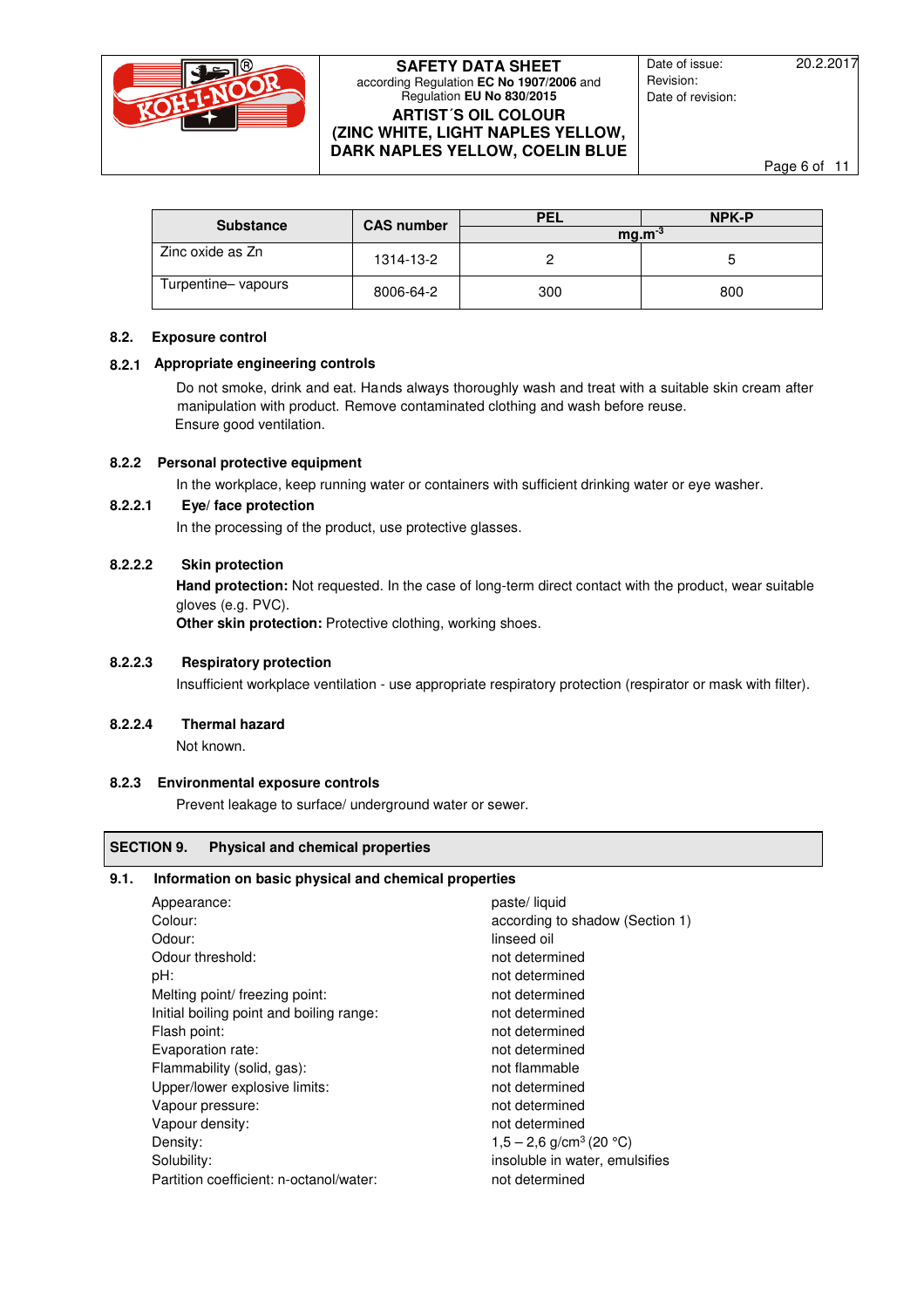

Date of issue: 20.2.2017 Revision: Date of revision:

Page 7 of 11

Auto-ignition temperature: cca 370 °C (linseed oil) Decomposition temperature: not determined Viscosity:  $\blacksquare$ Explosive properties: not determined Oxidising properties: not determined

### **9.2. Other information**

VOC content:  $\begin{array}{ccc} \sim & \sim & \sim & \sim \\ \sim & \sim & \sim & \sim \end{array}$ 

# **SECTION 10. Stability and reactivity**

#### **10.1. Reactivity**

Product is not reactive under normal conditions of use.

#### **10.2. Chemical stability**

Product is chemical stable under normal conditions of use.

#### **10.3. Possibility of hazardous reactions**

Under normal conditions of use, are not dangerous reactions known.

#### **10.4. Conditions to avoid**

Do not expose the product to temperatures below 4 ° C. Store at room temperature (20-30 ° C). If the product is exposed to temperatures above 370 ° C, a fire could start. Avoid drying the product.

#### **10.5. Incompatibles materials**

Strong oxidation agents, acids and bases.

#### **10.6. Hazardous decomposition products**

Under normal conditions of storage and use, no formation of hazardous decomposition products. Burning releases carbon oxides and various organic derivatives. Burning may form hazardous compounds of zinc.

#### **SECTION 11. Toxicological information**

#### **11.1.Information on toxicological effects**

| <b>Acute toxicity:</b>                    | not determined |
|-------------------------------------------|----------------|
| Skin corrosion/irritation:                | not determined |
| Serious eye damage/irritation:            | not determined |
| Respiratory or skin sensitisation:        | not determined |
| Germ cell mutagenicity:                   | not determined |
| Carcinogenicity:                          | not determined |
| <b>Reproductive toxicity:</b>             | not determined |
| <b>STOT-single exposure:</b>              | not determined |
| <b>STOT-repeated exposure:</b>            | not determined |
| <b>Aspiration hazard:</b>                 | not determined |
| Information on likely routes of exposure: |                |
|                                           | not known      |

**Symptoms related to the physical, chemical and toxicological characteristics:** 

not known

**Delayed and immediate effects as well as chronic effects from short and long-term exposure:** 

not known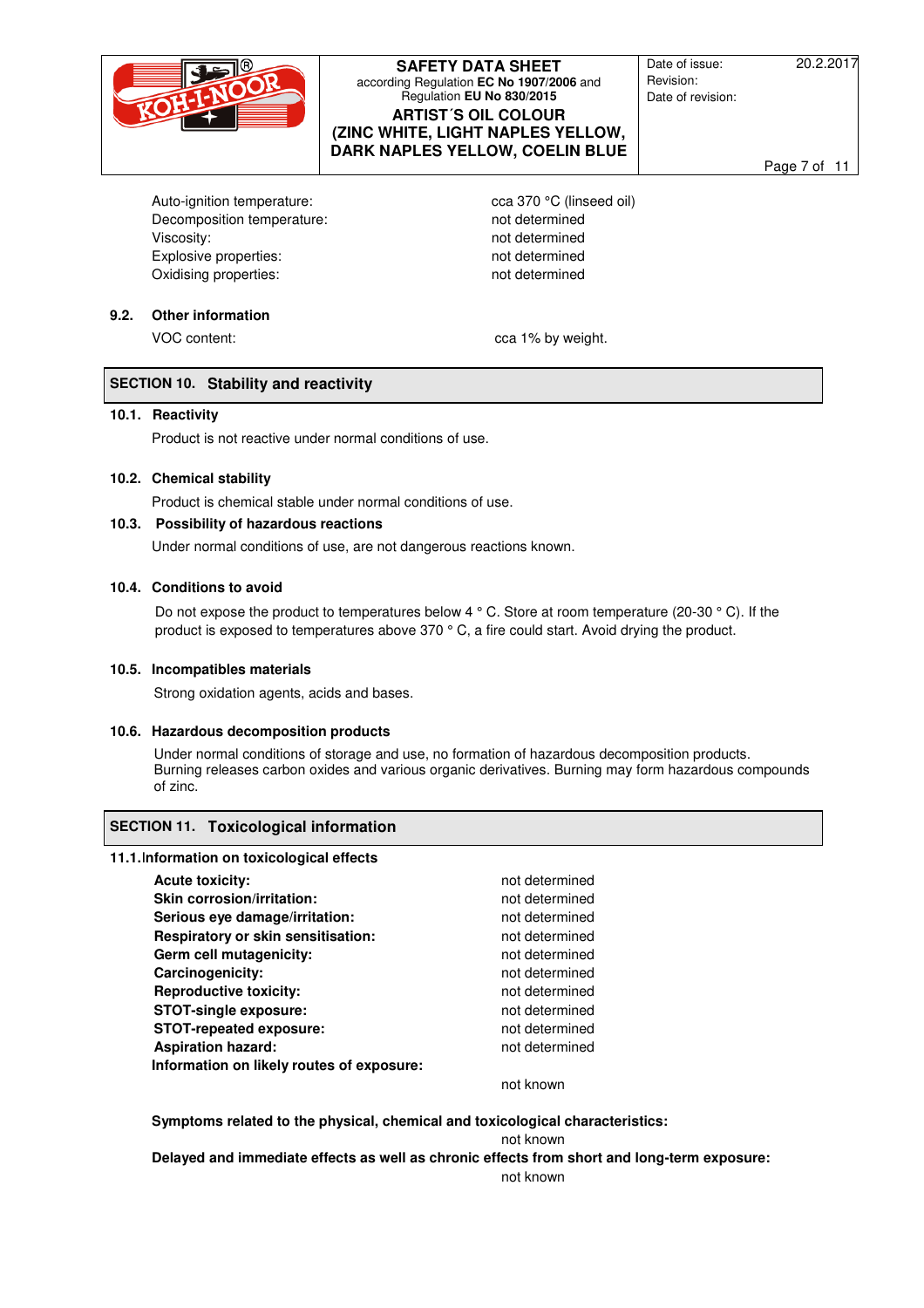

Date of issue: 20.2.2017 Revision: Date of revision:

Page 8 of 11

# **SECTION 12. Ecological information**

### **12.1. Toxicity**

Very toxic to aquatic life.

Acute toxicity Zinc oxide: IC<sub>50</sub> (algae) - 0,21 mg/l/72hrs  $LC_{50}$  (fish)  $-1.1$  mg/l/96hrs EC50 (Daphnia magna) - 0,098 mg/l/72hrs

# **12.2. Persistence and degrability**

Data are not available.

# **12.3. Bioaccumulative potential**

Data are not available.

### **12.4. Mobility in soil**

Data are not available.

# **12.5. Results of PBT and vPvB assessment**  Product is not PBT or vPvB.

### **12.6. Other adverse effects**

Not known.

# **SECTION 13. Disposal considerations**

### **13.1. Waste treatment methods**

# **13.1.1 Removing the product / packaging:**

# **Substance treatment methods:**

Product has to be disposed as hazardous waste. Product has to be disposed in accordance with law of wastes in valid version and with connecting on legal directives.

#### **Contaminated container treatment methods:**

Contaminated container has to be disposed as hazardous waste. Contaminated container has to be disposed in accordance with law of wastes in valid version and with connecting on legal directives.

# **13.1.2 Other information:**

Waste labelling must correspond with European catalogue of waste.

# **SECTION 14. Transport information**

# **14.1. UN number**

 **UN3082.** 

Labelling ADR/RID, IMDG, ITA-DGR: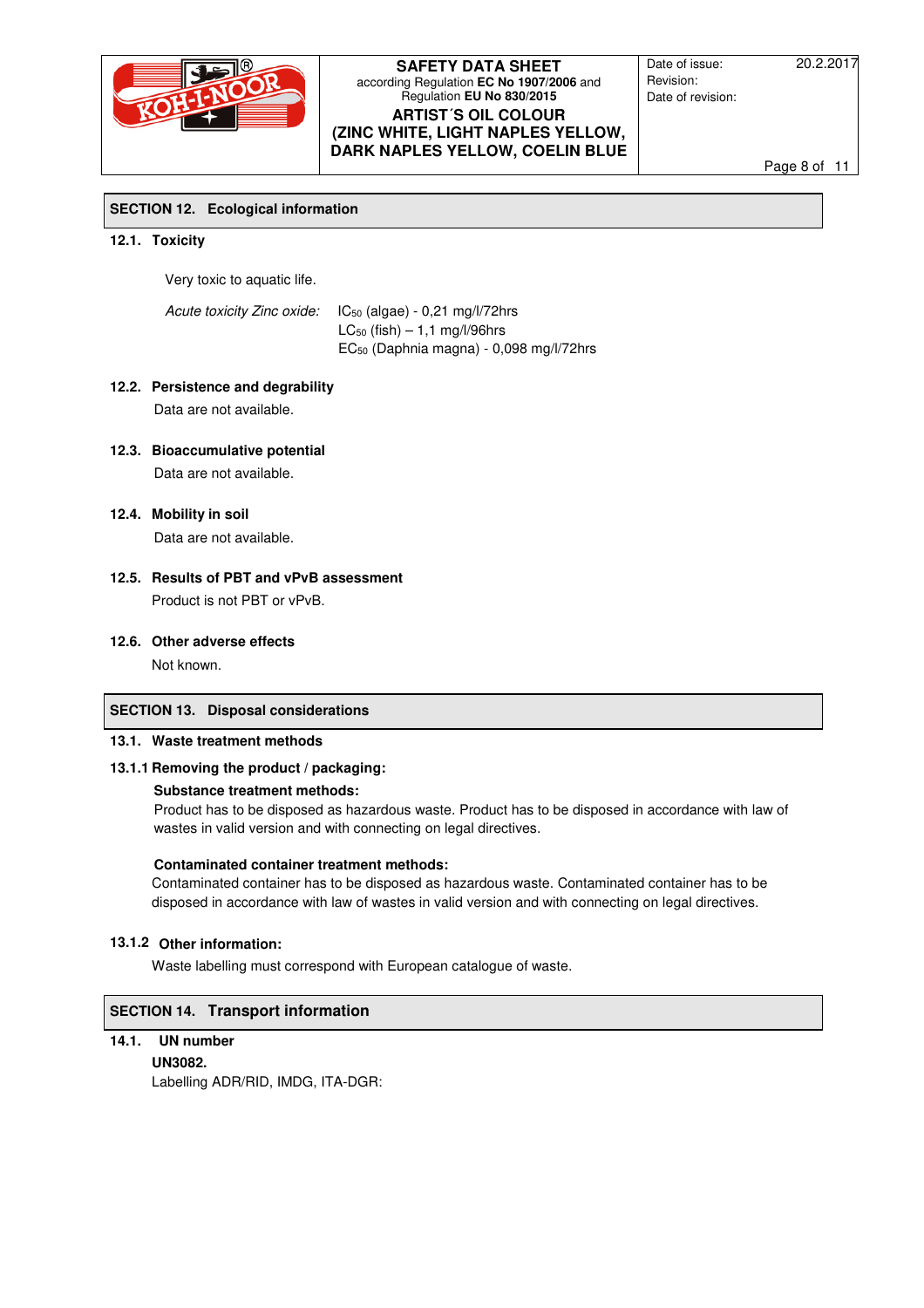

Date of issue: 20.2.2017 Revision: Date of revision:

Page 9 of 11



# **14.2. UN proper shipping name**

ENVIRONMENTALLY HAZARDOUS, LIQUID, N.O.S. (ZINC OXIDE)

**14.3. Transport hazard class(es)** 

9

**14.4. Packing group** 

III

- **14.5. Environmental hazards**  YES
- **14.6. Special precautions for user**  Not determined
- **14.7. Transport in bulk according to Annex II of MARPOL and the IBC Code**  Not applicable to product

# **SECTION 15. Regulatory information**

# **15.1. Safety, health and environmental regulations/legislation specific for the substance or mixture**

REGULATION (EC) No 1907/2006 of 18 December 2006 concerning the Registration, Evaluation, Authorisation and Restriction of Chemicals (REACH), establishing a European Chemicals Agency, amending Directive 1999/45/EC and repealing Council Regulation (EEC) No 793/93 and Commission Regulation (EC) No 1488/94 as well as Council Directive 76/769/EEC and Commission Directives 91/155/EEC, 93/67/EEC, 93/105/EC and 2000/21/EC

REGULATION (EC) No 1272/2008 of the European Parliament and of the Council of 16 December 2008 on classification, labelling and packaging of substances and mixtures

COMMISSION REGULATION (EU) No 453/2010 of 20 May 2010 amending Regulation (EC) No 1907/2006 of the European Parliament and of the Council on the Registration, Evaluation, Authorisation and Restriction of Chemicals (REACH)

COMMISSION REGULATION (EU) 2015/830 of 28 May 2015 amending Regulation (EC) No 1907/2006 of the European Parliament and of the Council on the Registration, Evaluation, Authorisation and Restriction of Chemicals (REACH)

CZECH NATIONAL LEGISLATION (Safety, health and environmental regulations): Act no. 350/2011 Coll., on chemical substances and chemical preparations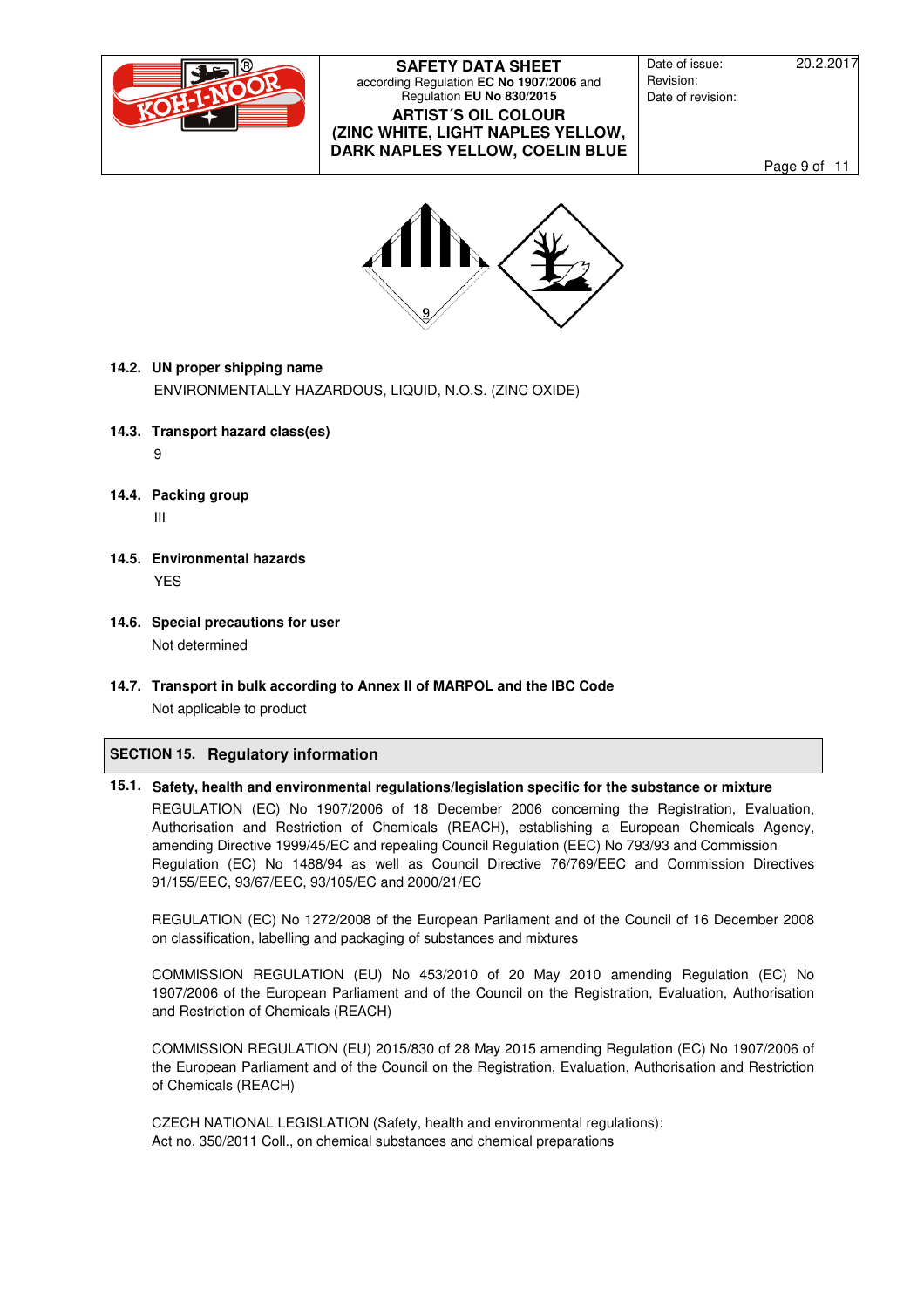

Date of issue: 20.2.2017 Revision: Date of revision:

Page 10 of 11

# **15.2. Chemical safety assessment**

Not required – mixture.

# **SECTION 16. Other information**

# **16.1. Changes in MSDS**

Safety Data Sheet was prepared in compliance with Regulation (EC) 1272/2008 and Regulation (EU) 2015/830 according MSDS Umělecké olejové barvy (KOH-I-NOOR HARDMUTH a.s., September 1, 2016)

# **16.2. Methods used for the purpose of classification of mixture (EC) No 1272/2008**

Classification has been worked out according with COMMISION REGULATION (EC) No 1272/2008, information from ECHA website and Safety Data Sheet Umělecké olejové barvy (KOH-I-NOOR HARDMUTH a.s., September 1, 2016).

# **List of relevant H-statements (Sections 2. and 3.):**

| H226 | Flammable liquid and vapour.                          |
|------|-------------------------------------------------------|
| H302 | Harmful if swallowed.                                 |
| H304 | May be fatal if swallowed and enters airways.         |
| H312 | Harmful in contact with skin.                         |
| H315 | Causes skin irritation.                               |
| H317 | May cause an allergic skin reaction.                  |
| H319 | Causes serious eye irritation.                        |
| H400 | Very toxic to aquatic life.                           |
| H410 | Very toxic to aquatic life with long lasting effects. |
| H411 | Toxic to aquatic life with long lasting effects.      |
|      |                                                       |

# **List of relevant P-statements (Sections 2. and 3.):**

| P273 | Avoid release to the environment. |
|------|-----------------------------------|
| P391 | Collect spillage.                 |

# P501 Dispose of contents/container to an approved waste disposal plant.

# **16.3. Advices for training**

Acquaint the workers with this Safety Data Sheet and with general rules of handling with chemical substances/ mixtures. Training carry out once time per year.

# **16.4. Wellspring of information for elaboration of Safety Data Sheet**

MSDS Umělecké olejové barvy (KOH-I-NOOR HARDMUTH a.s., September 1, 2016)

Database of registered substances ECHA (www.echa.eu), February 2017

# **16.5. Abbreviations**

| Acute Tox, 4<br>Aquatic Acute 1        | Acute Toxicity, Hazard Category 4<br>Hazardous to the aquatic environment - Acute Hazard, Category 1                                   |
|----------------------------------------|----------------------------------------------------------------------------------------------------------------------------------------|
| Aquatic Chronic 1<br>Aquatic Chronic 2 | Hazardous to the aquatic environment - Chronic Hazard, Category 1<br>Hazardous to the aquatic environment - Chronic Hazard, Category 2 |
| Asp. Tox. 1                            | Aspiration Toxicity, Hazard Category 1                                                                                                 |
| CAS                                    | <b>Chemical Abstracts Service</b>                                                                                                      |
| <b>DNEL</b>                            | Derived No Effect Level                                                                                                                |
| Eye Irrit. 2                           | Serious eye damage/eye irritation, Hazard Category 2                                                                                   |
| Flam. Lig. 3<br>$LG_{50}$              | Flammable Liquid, Hazard Category 3<br>Lethal Concentration to 50% of a test population                                                |